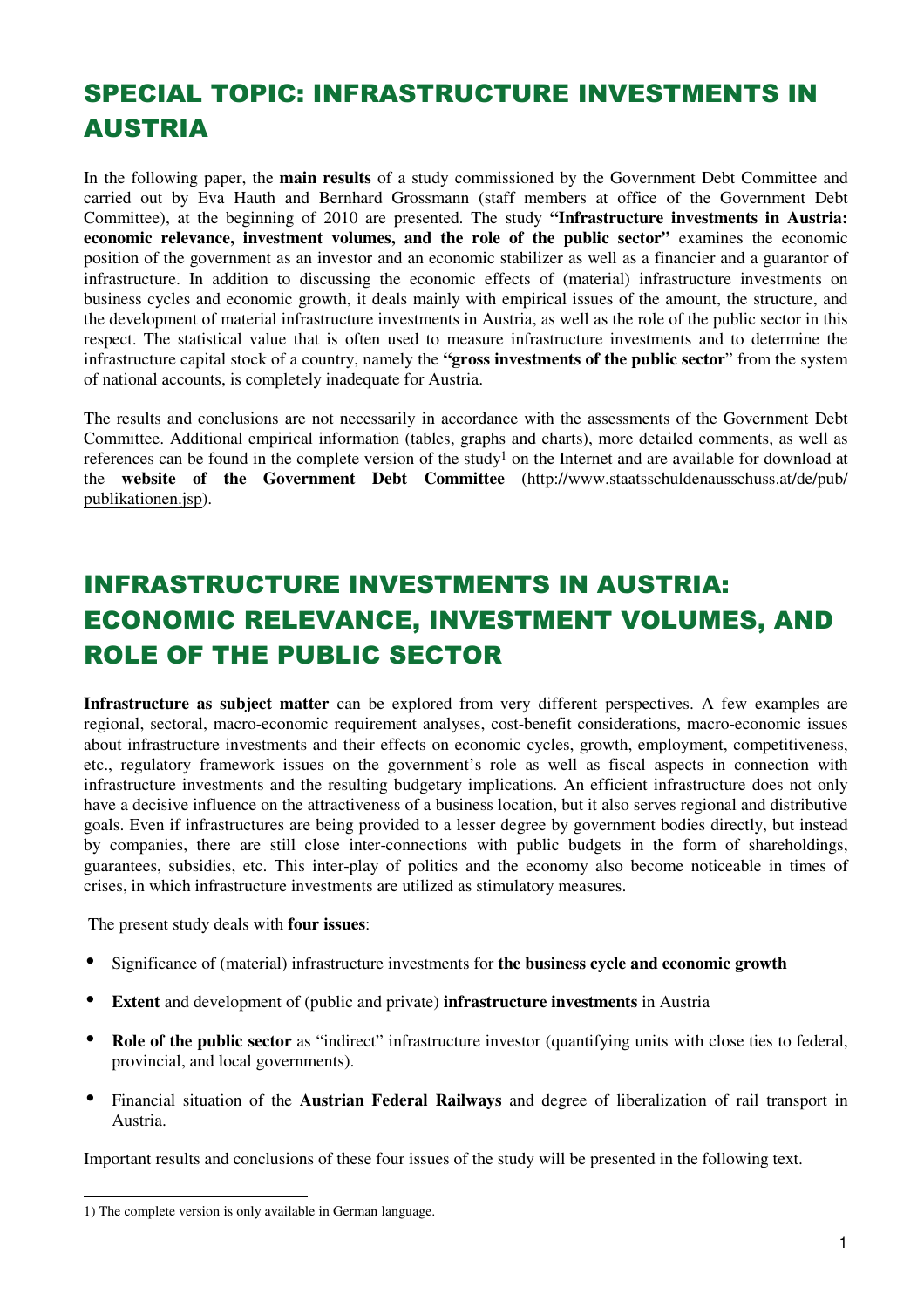## Infrastructure investments for the business cycle and economic growth

In Chapter 2 of this study after the term infrastructure has been defined, the economic effects of (material) **infrastructure investments** on **business cycles** and **growth** of an economy are pointed out. By means of a thorough review of numerous empirical studies of infrastructure research, an overview of the various models and methodical approaches to measuring economic effects is presented. The wide range of results illustrates that the decisive factor is the theoretical framework that is used as the basis (e.g. considerations of forwardlooking actions of the public sector and private enterprises in connection with the implications of fiscal policy measures), which simplifications are made in carrying out theoretical connections in an empirical model, as well as which methodical approaches (with varying depictions of cause and effect connections) are chosen.

**In times of crisis,** infrastructure investments are considered an important instrument of stabilization policy: They stimulate the economy, create and secure jobs and also serve to reinforce a business location in international competition for the long term. Establishing infrastructures initially triggers direct demand effects, which has an impact on companies that are immediate providers of infrastructure services or indirect providers such as subcontractors. Income for business owners and employees generated by the activities of the companies involved that are at least partly (re-)invested and/or consumed and thus reinforce the original demand impulse (**multiplier effect**). In comparison with other government measures, infrastructure investments trigger high **short-term multiplier effects**, as they are entirely incorporated in the economic cycle, are labor-intensive, and show low import quotas. According to the OECD, in **Austria** a rise in public investment spending in the amount of EUR 1 billion is reflected in a rise of nominal GDP of EUR 1.1 billion (cumulated overall effect after two years).

Infrastructure investments are – in addition to the short-term demand effect – of great relevance, in particular for **macro-economic growth** and the **productivity** of private production factors. The central issue in this context is whether an infrastructure raises the output of companies, or whether the expenses for a particular output are lowered. Positive effects of infrastructure investments are to be expected until the additional benefit for the private sector is covered by the expense of providing an additional public infrastructure unit (e.g. additional tax burden to finance the investments). What is decisive for the growth effect or productivity effect of a new technology is the degree of efficiency of the technologies that had already been available in comparison to the new ones. A highly developed economy already has an effective infrastructure in place. Also, certain infrastructure investments can lead directly to increases in productivity in the short term, whereas others do not show any effects or only very long-term effects. Examples of the latter are primarily investments aiming at environmental goals that improve the quality of life immediately, but initially hardly improve productivity. The **empirical evidence** of the relationship between infrastructure investments and sustainable economic growth or productivity has been studied in a large number of scientific works supported by various approaches (production-function, cost-function, or profit-function approach, vector autoregressive models and cross- section regressions). To a large extent the results show that there are **positive effects** of infrastructure investments on productivity and economic growth, but this does not always hold true.

However, the effectiveness of **macro-economic approaches** is limited. Regional differences in view of the level of agglomeration and its advantages or the technological level are mostly not taken into account. General statements (including very differentiated ones) concerning infrastructure expenditures are problematic, as the relationship between infrastructure investments and economic growth turns out to vary, depending on the provider, the sector of industry, region, etc. that is mainly affected. Additional conditions that must also be met for a positive growth effect of infrastructure investments do not become evident until regional or microeconomic effects are analyzed. Thus growth effects of infrastructure investments can only emerge if, for example, there are complementary factors (labor pool, willingness to invest of private sector).

Cost-saving effects of public transport infrastructure investments on the costs of production in the private sector have also been verified in **Austria**. Recent studies have concentrated on modeling regional economic effects of rail infrastructure investments through assessed improvements of availability and the economic valuation of (individual) rail infrastructure projects in the construction and operating phase. Thus macroeconomic productivity gains through investments in the rail infrastructure can only be expected in the very long-term (if at all). Even though road improvements have recently been limited, road freight transport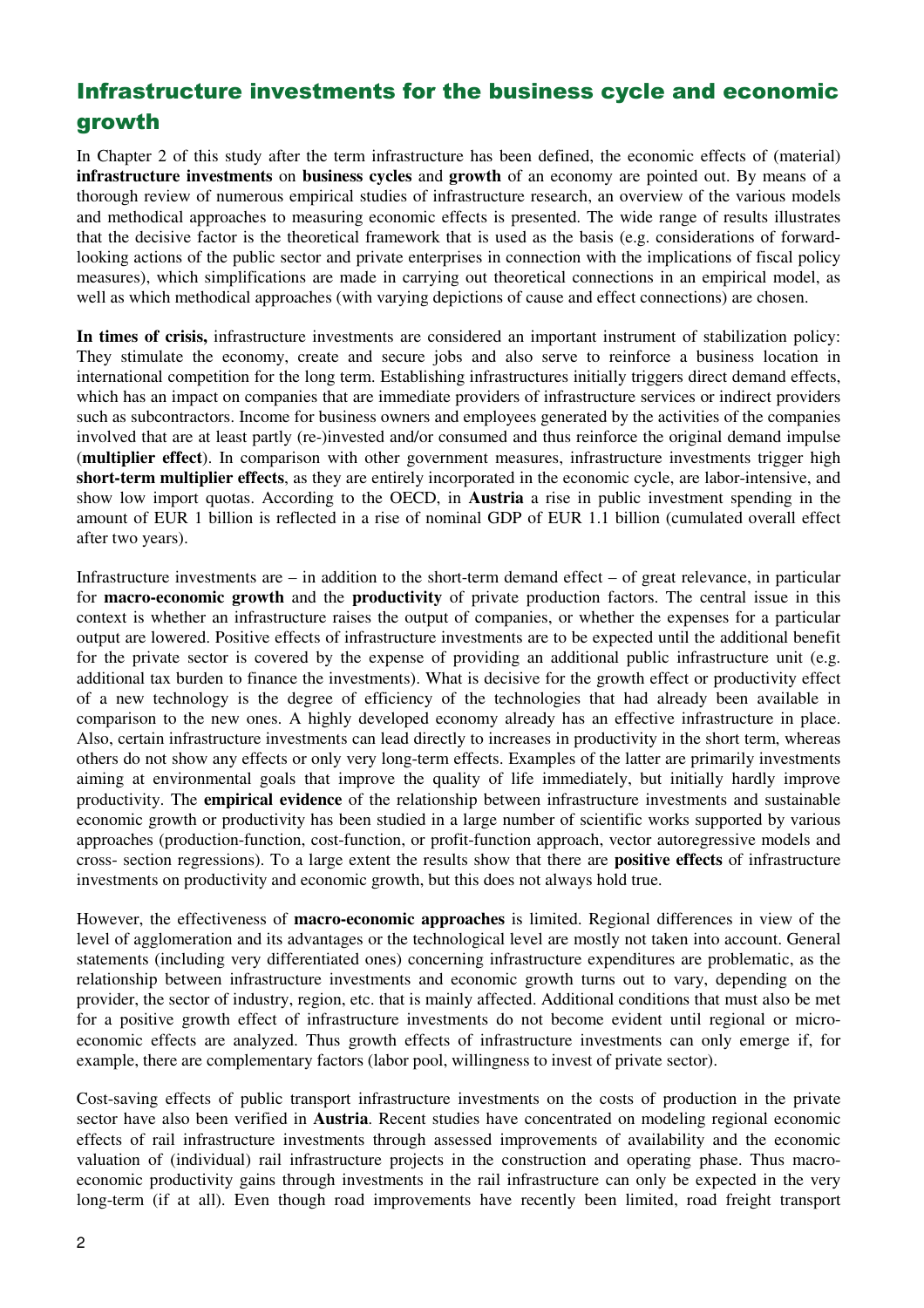infrastructure still achieves productivity improvements and competitive gains much more quickly thanks to its progress in technology and organization (loading technique, automotive engineering, and information technology).

### Conclusions

- Infrastructure investments are specifically suitable to mitigate a **temporary lack of demand** in crisis times. However, a government impulse (e.g. permanent "investment shock") only stimulates growth temporarily in line with multipliers. When interpreting fiscal multipliers it should be taken into consideration that the level of the multipliers does not provide any information on the sustainability of the impulse. Moreover, there is usually a time lag until the actual development of the impulse takes effect, as investment activities, as a rule, have a relatively long planning phase und thus often have procyclical effects.
- Infrastructure investments are also of significance for macro-economic **sustainable growth** and the productivity of production factors. In literature, positive effects have also been widely observed on the basis of differing methodic approaches. The degree of effectiveness of infrastructure investments on sustainable macro-economic growth and productivity, however, has been shown to be much less in recent studies (e.g. as the result of the current high level of public capital stock).
- Both the actual contribution of infrastructure investments geared to the **attractiveness of a business location** of a country (the opportunity to attract international direct investments as a result of a decrease in transport expenses, reliable energy provision, improved flow of information by means of a high-quality telecommunication network etc.) and also the present **amount of capital stock** (decreasing marginal benefit of an additional unit with an increasing amount of capital stock) are of significance for the **extent of the positive effects**. Expanding the public investment quota does not always lead to higher productivity and sustainable economic growth.
- Potential **negative effects** resulting from **financing investment projects** on growth, productivity, and employment (e.g. reductions in other public spending categories, crowding out of private projects, competitive disadvantages as a result of high tax rates, etc.) have not been taken into consideration by a number of (partial) approaches, which means that their validity is limited.
- The **effectiveness of macro-economic approaches** is limited in light of diverging infrastructure projects and regional demand conditions. Additionally, the benefit that infrastructure investments can generate, take on **various dimensions**. Thus in road infrastructure, for example, the economic benefits mainly predominate, while with investments in rail infrastructure the social and ecological benefits are of particular relevance.
- On the basis of public monopolies, state intervention is increasingly limited to responsibilities relating to guarantees and regulations. **Privatization** represents a possible element of the restructuring process, among other things, with the goal to increase the efficiency of infrastructure firms and to reduce the burden of public budgets.

### Public and private infrastructure investments in Austria 1995 to 2008

Statistics on the **extent** of **public and private infrastructure investments** are neither available in Austria nor in other countries. In Chapter 3 of this study an attempt is made to statistically determine the amount and structure of material infrastructure investments in Austria. The indicator that is mainly used to measure infrastructure investments and to determine the infrastructure capital stock of a country, namely the **"gross**  fixed capital formation of the state" from the system of national accounts, is in the case of Austria completely insufficient. The main share of material infrastructure is not provided by public administrative bodies or the public sector according to ESA 1995, but is provided by private corporations (ÖBB [Austrian Federal Railways], ASFINAG [motorway and expressway financing company], Telekom [Telekom Austria Group], communal budgets financed by fees, hospitals, real estate companies). Infrastructure in this case is understood to be (selected) **capital goods**, regardless of whether the investments are carried out by the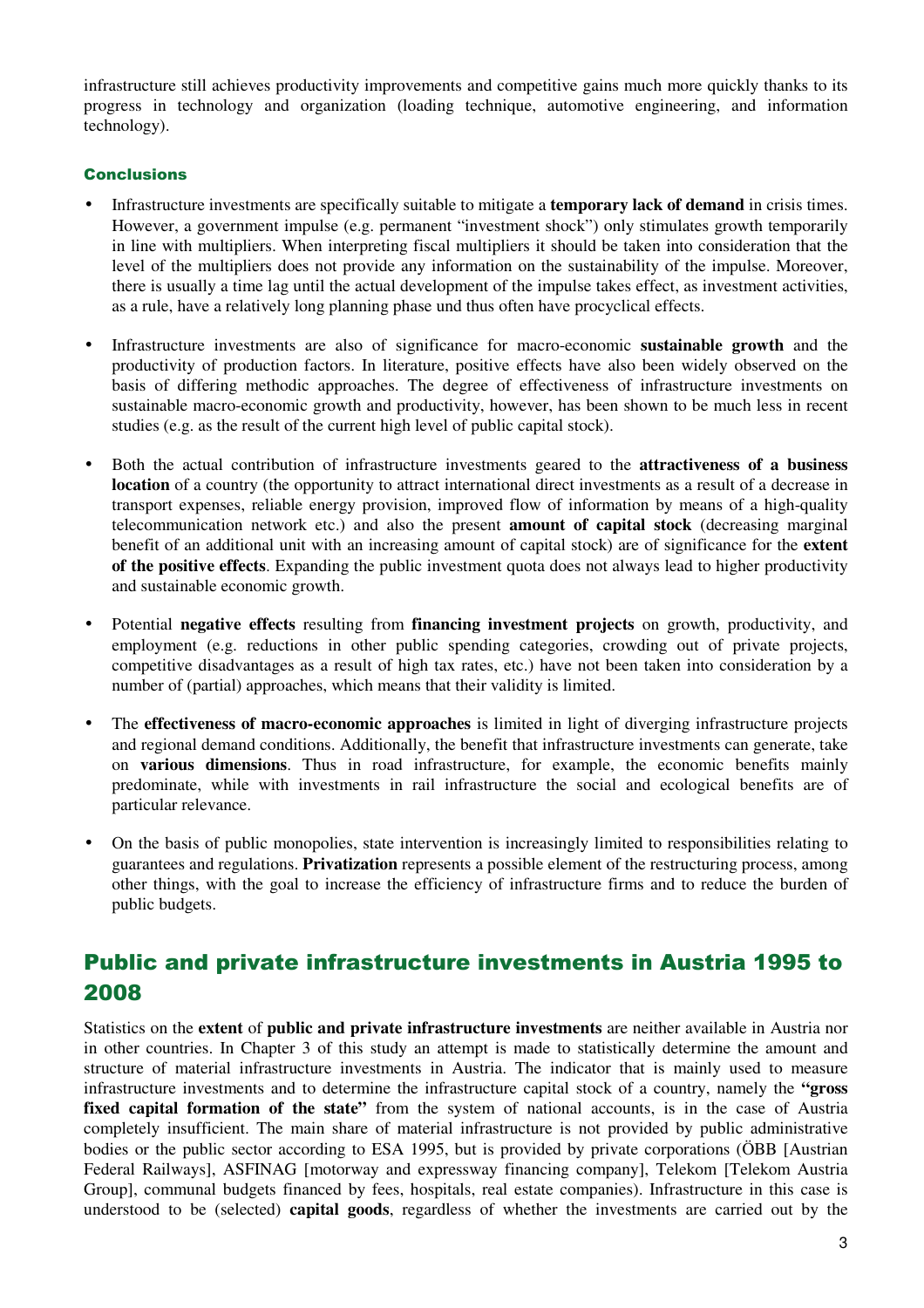government, by (spun-off) companies with close ties to the government, or by the private sector. **Structural information** is provided for in **five areas** of material infrastructure (transport, information and communications, energy and water, waste disposal, as well as miscellaneous (e.g. education, health services)).

**Private and public infrastructure investments** increased in the report period 1995 to 2008 on an annual average by approximately 3% on nominal terms and in 2008 covered approximately 30% of the total gross fixed investments. According to a broad definition in 2008 the **investment quota** reached 6.8% of GDP and according to a somewhat more narrow definition it reached 6.4% of GDP. From 1995 to 2008, the period under review, infrastructure quotas measured on GDP as well as gross fixed capital formation show a slightly decreasing trend (broad definition: -0.7 percentage points). The positive relationship that was to be expected between economic development (or tax revenue) and infrastructure activities is not evident every year and the causal relationships seem to go in both directions.

The detailed views on various infrastructure activities are based on the broad definition. In the period under review, the total increase was mainly the result of **transport infrastructure investments** (1995 – 2008: +7.0% p.a.) as well as the investments of the category **miscellaneous infrastructure investments** (1995 – 2008: +3.8% p.a.). In 2008 traffic infrastructure investments reached a share of 23% and the category miscellaneous infrastructure investments a share of 45%. The category **miscellaneous infrastructure investment** includes economic real estate management, public administration, country defense, social security as well as cultural affairs, and sport and entertainment categorized as one unit. It also includes investments of public bodies in museums, universities, theaters, sport stadiums, provincial and municipal roads, etc. as well as investments of BIG, the federal real estate company with close ties to the state, and provincial or local government real estate companies and capital goods investments of private organizational units

The only item to show a definite downward trend was the sector **communications,** which expanded in nominal figures until 2000 and then afterwards decreased dramatically (1995–2008: -3.1% p.a.).

From 1995 to 2008 there was a below-average increase in investment volume in the sector **energy and water supply as well as waste disposal** (sewage and waste disposal and other refuse disposal) (+0.8% p.a.). In the past years the partial sector **energy supply** recorded high increases (2004–2008: +9.8% p.a.). For example, among other things, the completion of the 380kV-grid is now in the implementation stage. In contrast, in the reporting period infrastructure investments in the partial sector **waste disposal** continued to remain at almost the same level. In total, in 2008 this section accounted for 16% of total investments.

Although in the period under review the increase in public and private construction as well as equipment investments for **education, health, veterinary and social services** (not including social security funds) was below average (1995–2008: +1.8% p.a.), increases in recent years were indeed substantial (2004–2008: +4.8% p.a.). This is probably due to heavy investments of **hospital operating companies**. Infrastructure investments for **education** declined in this category during the reporting period (1995–2008: -0.4% p.a.). The share of this partial category of total infrastructure investments was 12% in 2008.

#### **Conclusions**

- In the field of infrastructure in Austria the **usual clear line** between public investments (Sector S.13 according to ESA 95) and private investments (Sector S.11 and S.15) is completely blurred. Since the 1980s in Austria as well as internationally there has been a shift from public provision of services to "ensuring the provision of services" in the area of infrastructure. **Public investments** according to ESA (2008: EUR 3.0 billion or 1% of GDP) are thus **not an indicator** for infrastructure investment volume in Austria.
- Exclusively **private ownership structures** in the infrastructure sector in Austria seem to be rather the exception. Thus, for example, although stock in utility companies is increasingly widely held stock, the federal government and the provinces continue to hold substantial shares (usually 51%). Governmentowned enterprises or quasi-corporate enterprises owned by public bodies dominate the provision of water supply and sewage disposal. In addition, far fewer traffic infrastructure investments and ICT infrastructure (information and communication technology), as well as construction investments in the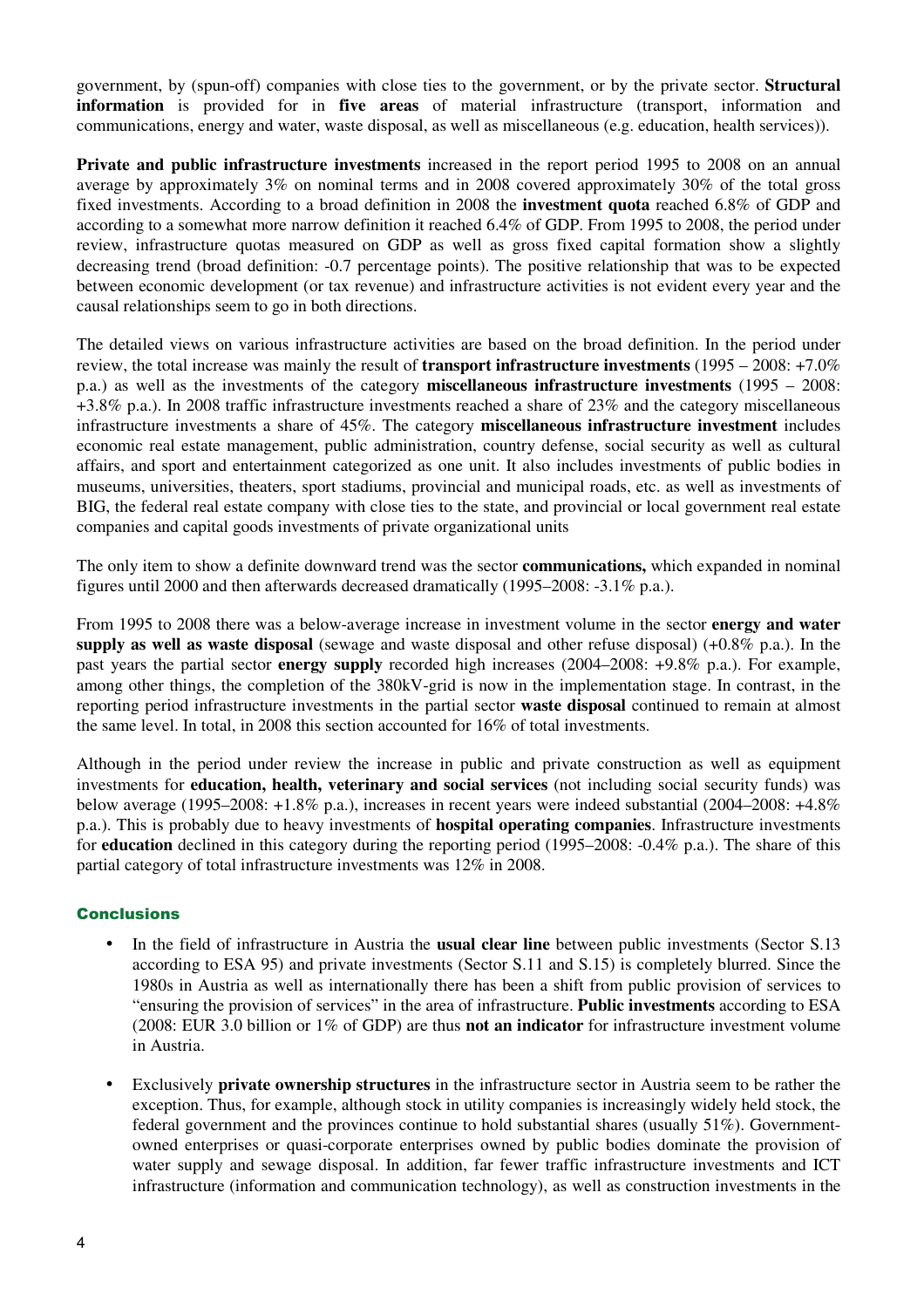area of education and hospitals are being commissioned directly by public bodies than before (See also next section).

- In the period under review from 1995 to 2008 the decrease in the infrastructure investment rate (as compared to GDP) as well as the declining share of individual infrastructure sectors could be interpreted as an indication of a backlog demand. However, similarly isolated cases of low infrastructure rates were observed even more than 20 years ago. The empirical analysis of this study is not extensive enough to provide an answer to the question of whether infrastructure investments of recent years were too low and if there is **a backlog demand**. For this purpose, **more detailed requirement analyses** are necessary.
- In order to **estimate the volume of infrastructure**, individual economic sectors (ÖNACE 2-Steller Austrian Statistical Classification of Economic Activities) and investment categories have been chosen and adopted in simplified form, so that the gross investments are always entirely infrastructure investments. The consequence is that this premise is likely to partially distort the results upward and hence the results represent the upper limit.
- The **developments** that the five infrastructure investment categories as well as the aggregate are subject to show **fluctuations** that **do not always depict investment cycles**. The reasons that can be cited are in particular tax-law aspects (e.g. investment increase premium 2002 to 2004) but also changes in classifications of the survey units.

## Significance of "units with close ties to the government" in the sector infrastructure in Austria

In Chapter 4 of the study, the issue of which **role the public sector plays** in **infrastructure investments** is dealt with, as in Austria a significant number of infrastructure investments is rendered by public enterprises or other organizational units (e.g. associations) with close ties to the government. Based on the private sector according to the sector categorization of ESA 95, an attempt is made to differentiate between the areas 'with close ties to the government' and 'private' and to estimate the significance of the market participants with close ties to the government based on the number as well as in a macro-economic context (e.g. by means of sales or number of employees). In this connection all those private organizational units are considered to have close ties to the government if an administrative body (federal, provincial, local government) either has a holding in the unit or has a coporate relationship to the unit.

 Based on the federal government, the eight provinces (not including Vienna), and 2,357 local governments (including Vienna), 1,437 government units (61% of Austrian administrative bodies) could be identified as having at least one active relationship to a registered company.

These 1,437 government bodies had holdings that totaled 2,271 enterprises (of those 79 in the public sector according to ESA 95). At 3,448 the number of active connections turned out to be even higher, as several government bodies have holdings on one single company. The **identified number of holding relationships** is understood to take into account the existence of holding structures, indirect shareholdings, and the circumstance that only sole shareholders are recorded in the company register.

Of the 2,192 enterprises classified in the private sector that were identified as **having close ties to the government**, **1,301 enterprises** were categorized as **infrastructure units**. There are 1,845 active relationships between the government bodies of various levels and these infrastructure units.

With 1,756 holding connections approximately 95% of the identified relationships were allocated to **Austrian local governments**. On the local government level the main share of the holdings are likely to have been identified, as holding structures as a rule only occur in local governments of larger communities. The regional distribution is very heterogeneous. The average number of holdings per local government shows a very positive correlation to the average size of the community (measured in number of inhabitants) of a province.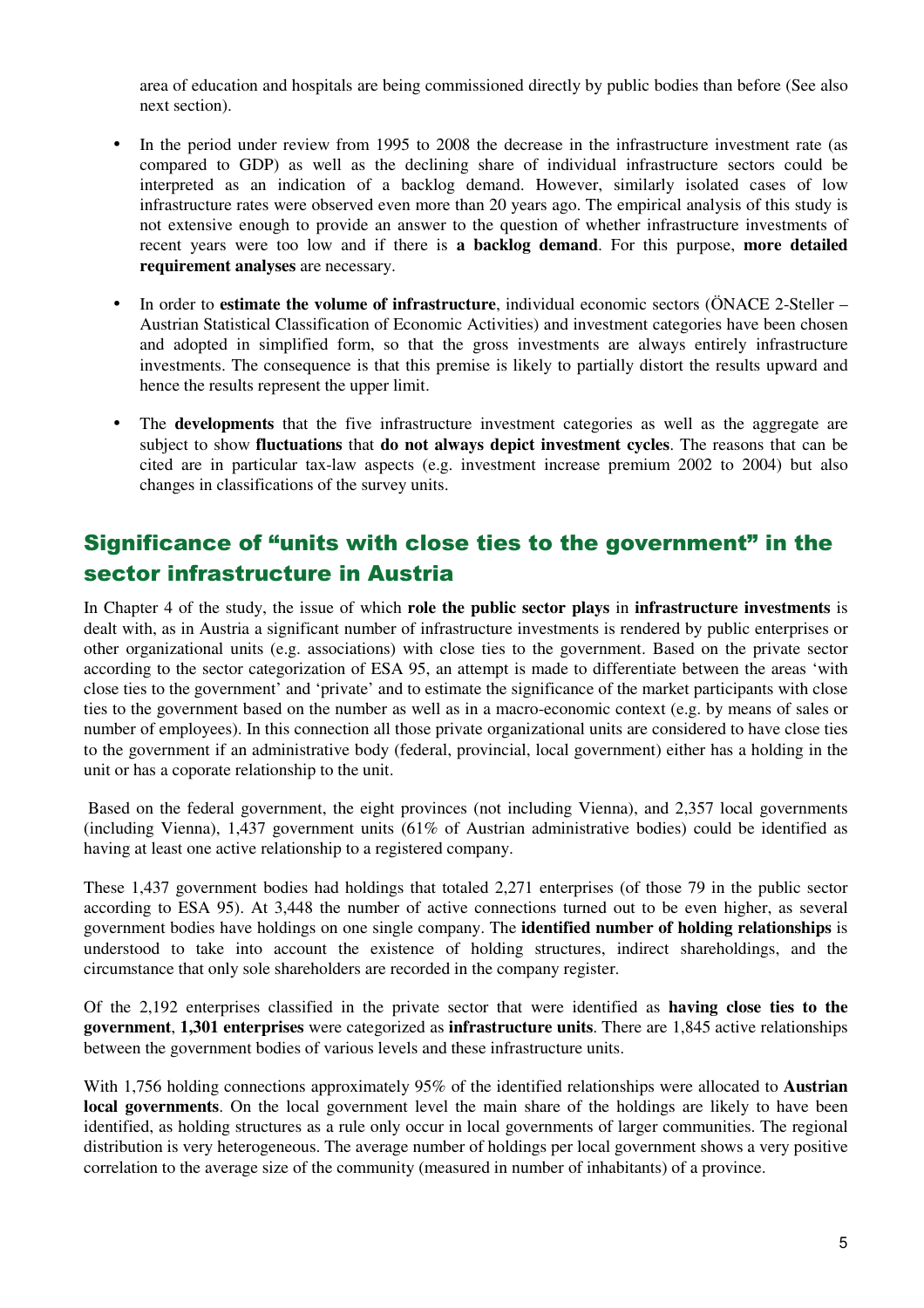The pace of stepping up enterprise shareholdings and with them shifting government tasks in the field of infrastructure seems to be in direct relationship with the changes of institutional framework conditions of Austria in the context of the EU integration process: The **first spinning-off phase** 1993/1994 took place in the preliminary stages of Austria's accession to the EU (measure to consolidate the budget). The **second phase** coincides with the beginning of the third step of the EMU (introduction of the common currency), which required the convergence criteria to be fulfilled in a sustainable manner. The strategy formulated for the purpose of lowering the debt ratio included among other things, a market orientation of fee-based municipal services.

In this study an attempt was made to **connect** the infrastructure enterprises with close ties to the government that had been identified with the data on infrastructure investments, debt, etc. by means of the **business register** (Statistik Austria). The possibility to increase the width of features by the use of the business register was limited, as important data on the private sector (among other things, gross fixed asset investments, debt level) are not included in the framework of a census and therefore these data could not be summarized in the business register either. As an alternative data source the value-added-tax statistics were used including the value-added-tax advance payment notices and the employment statistics of the Association of Social Security Funds.

However, these results represented only a part of the effective amount: **Sales** in the sector of the **identified**  infrastructure companies having **close ties with the government** reached EUR 6.5 billion in 2008. The number of the **employed** in infrastructure enterprises with close government ties was almost 39,000 persons. If large units that have not previously been included in these results, such as the ÖBB Group [Austrian Federal Railways] and hospital operating companies were added, the number of employed in the infrastructure sector of enterprises with close government ties would increase to approximately 120,000 persons, which is equivalent to about one-third of the number of civil servants.

#### **Conclusions**

- The **scale** of **spin-offs** that was verified in this study suggests that the owners should thoroughly deal with this subject (goals of the spun-off units, best practice guidelines, evaluation of goals and performance, tax mechanisms of the owners, transparency, etc.); this is a requirement on all levels of government. The numerous small organizational units (in particular in the local government sector) for which no adequate information is available at present are a particular challenge.
- At present, the attempt to **make a systemic record of infrastructure units with close ties to the government** is confronted with restrictions. Although the number of infrastructure enterprises with close governmental ties can be ascertained by means of the **company registry** and the presented active connections (to the government bodies), the identification of relevant units is incomplete, due to holding constructions as well as gaps in capturing data (e.g. stock corporations with public stockholders of below 100%). Thus **important enterprises are not taken into account.**
- At present it is **not possible** to make an **estimation** based on investment and debt ratios of the **relevance** of **infrastructure enterprises with close governmental ties**. The required information would need to be collected directly by the government bodies or by centrally coordinated contact points (e.g. units of holding management, local supervisory bodies).
- The sectoral categorization of the infrastructure units identified as part of the private sector may be put into question by Eurostat in the course of implementing the revised ESA system (planned for 2014). It is to be expected that on the basis of the **new ESA regulations** a share of the currently spun-off units, as well as their investment and debt, will be allocated to the public sector. The actual effects of the budget balance and the debt level in the sense of ESA are, however, uncertain, as no information on funding (e.g. investment grants, subsidies, outside funding, etc.) for these units is available.
- The increasing number of spin-offs is complicating **strategic directing**. In this context, problem areas, such as **insufficient transparency** between associated companies and owners, **uncoordinated strategic goals** of administrations and spun-off companies, increased **complexity** and utilizing existing ways to exert influence in associated companies are showing effects. As a result of the varying control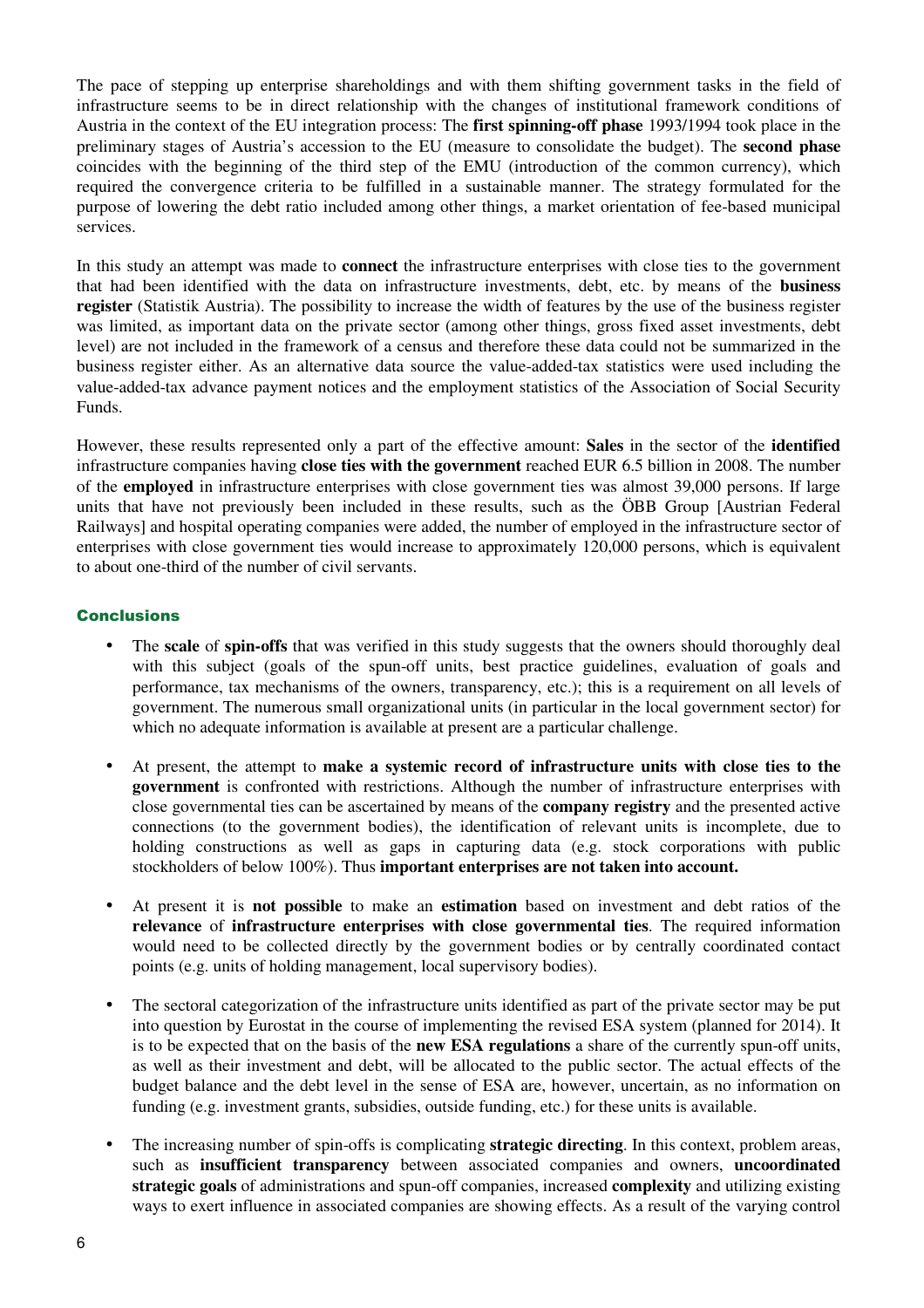criteria and instruments for spun-off and administrative services, a unified and coordinated harmonization of public functions is lacking.

With the growing number of units that have close ties to the government the urgency to apply **compatible accounting systems and reporting standards** to ensure overall consolidated reporting is increasing. At present, **financial reports on spin-offs and group accounts** are only available in individual cases, although they would be essential for an overall view of the economy.

### Austrian Federal Railways between the conflicting priorities of requirements and restrictions

Chapter 5 of the study deals with the **Austrian Federal Railways (ÖBB) as the main rail transport carrier** in the backdrop of the EU-liberalization process and financial restrictions. As a rule, in Europe, providing rail transport is the responsibility of private enterprises in which the federal government holds the main share. The EU-wide new orientation in the direction of **regulated competition** required an extensive restructuring of federal railways (e.g. separation of carrier services and the operating company). In total, at present three EU directive packages have been passed with the third package containing, among other things, the liberalization of passenger traffic effective January 1, 2010. Liberalization of goods transport had already taken place in 2007.

In Austria there is wide consensus that mainly the government should commission investments in maintenance, new rail infrastructure, and upgrading of existing infrastructure, and also finance these activities. In addition public transport provides a vital contribution to climate protection, the quality of life, traffic safety and ensures mobility for all people. But the government is also subject to budget restrictions that must be considered.

**Administrative authority** in the area of rail transport is broken down in the following way in Austria:

- In Austria the **principals** are **public units** (federal government, provinces, local governments, transport authorities, etc.) representing matters of public concern. Planning, organization, and funding are their responsibility.
- On a second public level, **regulatory authorities** (e.g. SCG, SCK) play an important role. The purpose of which is to guarantee a non-discriminatory network access. Their field of action is shaped by statutory regulations.
- The **transport enterprise, ÖBB**, is the central actor of providing services and performs management duties. In principle, this responsibility can be described as maximizing profits, although also public service interests have some influence as a side condition.

Federal contributions dominate the flow of **transfers between the ÖBB and the federal, provincial, and local governments,** which in 2008 reached a volume of EUR 3.6 billion net and can be broken down into **three categories**. They are

- firstly, the **sale-relevant contributions** (public service compensation for passenger and goods transport as well as infrastructure contributions for operating the rail network),
- secondly, **services** for **investments** in the rail network as well as
- thirdly, **pension payments** for former **ÖBB federal civil servants.**

The federal government's **infrastructure contribution** for operation and construction amounted to EUR 1.2 billion in 2008. However this funding served mainly for **operations of infrastructure** (e.g. shunting); the main share of **construction investments** was funded in the form of (off-balance sheet) borrowing of the ÖBB.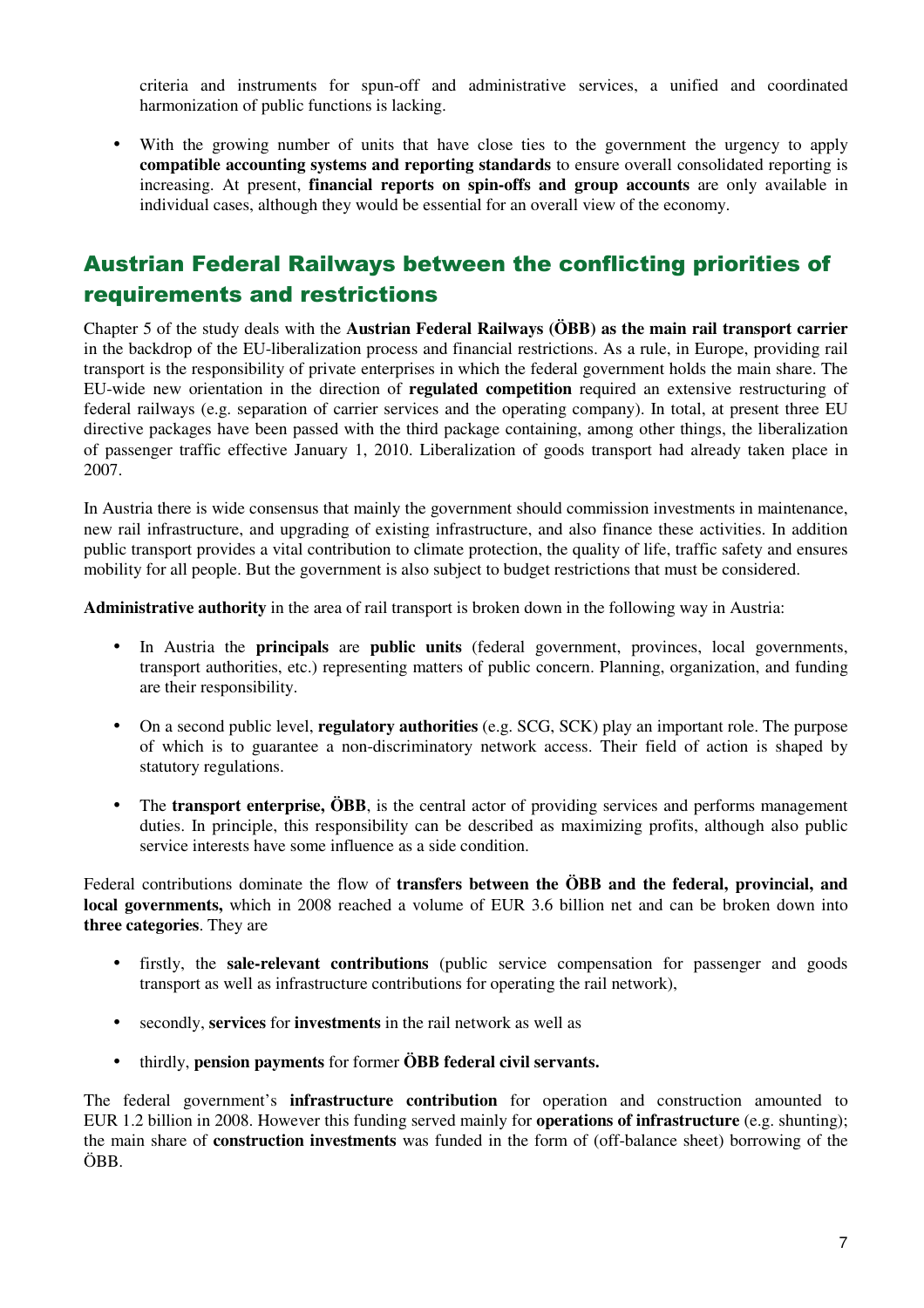In 2007 **funding** of **rail infrastructure installations** was reformed by means of the ÖBB Budget Authorization Act. The subgroup ÖBB infrastructure obtains the required funding to finance new construction projects on capital markets; 70% of the amortization rate and interest expenditures spread over a thirty-year period are, however, settled by the Republic of Austria. Based on the present ÖBB framework plan 2009, this "loan model" raises the **net financial debt** of the sector **ÖBB infrastructure** from EUR 12 billion at the end of 2009 to EUR 20 billion to the year 2014 (using the price basis 2008). According to present projections, the highest level of debt will be reached in 2023 after the investment phase in the amount of EUR 26.4 billion (based on 2008 prices) is completed. In Switzerland investments are also mainly financed by debt. The increase of debt of the Schweizerische Bundesbahnen (SBB - Swiss Federal Railways) – in contrast to the ÖBB – is included in the debt management of public sector bodies (in particular, loan payments of the federal government to the SBB) and, ceteris paribus, causes the public debt to be higher. Over time the **funding ratio of the federal government** will rise. Only approximately 9% of the planned annual expenditures for infrastructure investments (gross investments) of the ÖBB are initially (2009) being reimbursed by the federal government in the same year. The contribution of the federal government of approximately EUR 1 billion (based on 2008 prices) will not correspond with the planned investment volume of the respective year until 2023.

In 2008 the **expenditures of the federal government for pension benefits of the ÖBB minus revenues** required to be paid in by the ÖBB and its employees amounted to EUR 1,571 million. These net pension benefits of the federal government for ÖBB civil servants are showing a dynamic development (2006 to 2010: +5.1% p.a.). According to federal estimates for 2010 net expenditures of the federal government for ÖBB pensions in the amount of EUR 1,739 million will already slightly exceed all other ÖBB federal contributions.

In 2008 **payments of the federal government to the ÖBB** had already reached a volume of **a total** of EUR 3.6 billion or 1.3% of GDP. In addition, the **provincial and local governments and the transport associations** made sales-related contributions to the ÖBB group in the amount of EUR 0.4 billion or 0.1% of GDP.

#### **Conclusions**

- The **enterprise ÖBB** has a **business-oriented mandate** that, in light of the cost-intensive planning and construction phases, requires a very high planning and funding security. One measure to improve the competitiveness of the ÖBB could consist of a **midterm funding and goal planning program**  between the ÖBB and the public administration bodies **that is fixed to the extent possible** and that can only be adapted in exceptional cases and, for example, provides for fines for unjustified ad-hoc new orientations. An increased **transparency** in connection with the commitments already made by the contracting parties could reinforce the respective binding force.
- Although subsidies granted by the public sector in passenger transport and in rail infrastructures are of public interest, public funding or guarantees have a tendency to reduce the incentive for achievement. **Regulated competition** could contribute substantially to guaranteeing more efficient and higher quality traffic services; but this must be authorized. For example, there are still technical barriers in the sector rail.
- In the sector of public transport **public benefit interests** are a matter of concern and the subject of economic policy. The public service functions of the ÖBB are thus to be defined and funded by the public sector. A continuation of unprofitable activities or keeping on personnel whose workload is very low is not the purpose of an enterprise that is exposed to competition.
- The point of view of the ÖBB management that improvements in connection with **earnings of the ÖBB** should be made particularly in **(local) passenger service** and in **framework conditions** is in line with the results of the present study. The **SBB** can probably be cited as a positive example of the restructuring of (local) passenger service with the **involvement of all levels of government** as well as of business matters. For example, in 2008, the operating revenue per employee of the ÖBB was approximately one third below that of the SBB. However, in 2008 the ÖBB did slightly improve this rate in comparison with that of 2007.